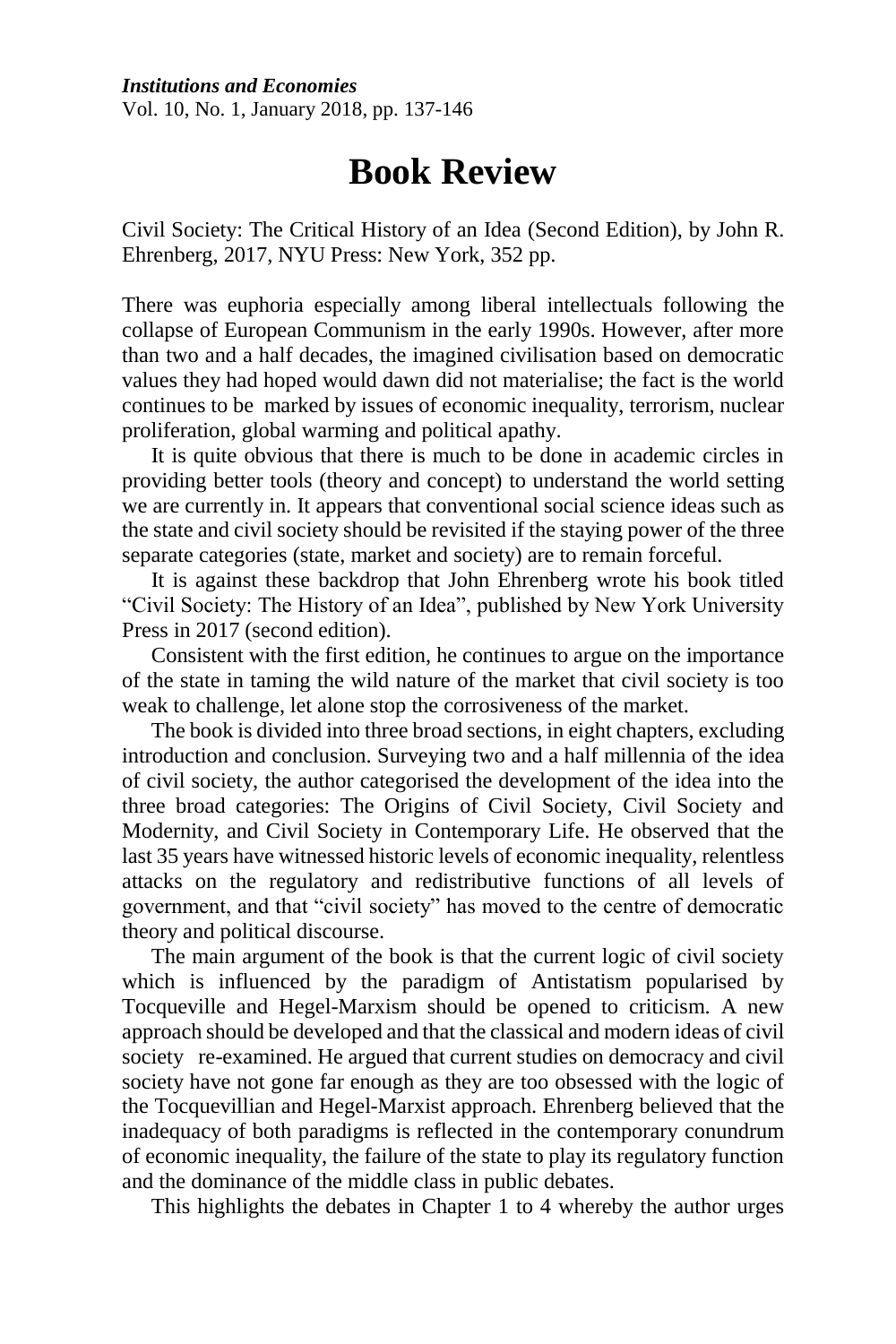earlier concepts of civil society be reconsidered if the emancipatory potential of the concept is to be fully realised. The other chapters are reviewed to reinforce this core argument. A table is presented in this review to give a clear snapshot of the argument.

The table below reflects the main political thinkers and their main idea of civil society.

| Era                                     | <b>Thinker</b>                                       | <b>Idea</b>                                                              |  |  |  |  |
|-----------------------------------------|------------------------------------------------------|--------------------------------------------------------------------------|--|--|--|--|
| <b>Politically</b><br>Organized         | Plato                                                | Organic State and Division of<br>Labour                                  |  |  |  |  |
| Commonwealth                            | Aristotle                                            | <b>Deliberative Polity</b>                                               |  |  |  |  |
| (year)                                  | Cicero                                               | Republicanism                                                            |  |  |  |  |
| <b>Christian</b><br>Commonwealth        | Empire Existed to Protect the<br>Augustine<br>Church |                                                                          |  |  |  |  |
|                                         | Thomas Aquinas                                       | Christian Republicanism                                                  |  |  |  |  |
| <b>Transition</b>                       | Machiavelli                                          | Civic Republic                                                           |  |  |  |  |
|                                         | Martin Luther                                        | Sphere of Obligation                                                     |  |  |  |  |
|                                         | <b>Thomas Hobbes</b>                                 | Single Point of Sovereign Power                                          |  |  |  |  |
| <b>Economics and</b><br><b>Morality</b> | John Locke                                           | Politically Protected Sphere of<br><b>Individual Rights and Property</b> |  |  |  |  |
|                                         | Adam Ferguson                                        | Locating Innate Moral Sociability                                        |  |  |  |  |
|                                         | Adam Smith                                           | Unrestrained Pursuit of Advantage<br>and Moral Development               |  |  |  |  |

| Table 1: Eras, thinkers and their main idea of civil society |  |  |  |  |  |  |
|--------------------------------------------------------------|--|--|--|--|--|--|
|--------------------------------------------------------------|--|--|--|--|--|--|

Source: Compilation from Chapters 1, 2, 3 and 4, (Civil Society: A History of an Idea)

To explain the three main ideas of civil society in the Era of Politically Organized Commonwealth, Ehrenberg orchestrated in Chapter 1, the Greek Thinker, Plato attempted to unify dissimilar elements of human natural endowment under the organic state in which civil society is possible through division of labour. The second idea was devised by Aristotle in which civil society was founded on respect for the different spheres and multiple associations through the logic of deliberative polity.

As for the third idea, Ehrenberg argued that the Roman project of civil society followed Cicero's concept of legally protected spheres under the banner of Republicanism. Ehrenberg expected that although demonstrating archaic idea, its emancipatory potential should be sufficiently explored.

Ehrenberg also looked at divinity and religion. In Chapter 2 Ehrenberg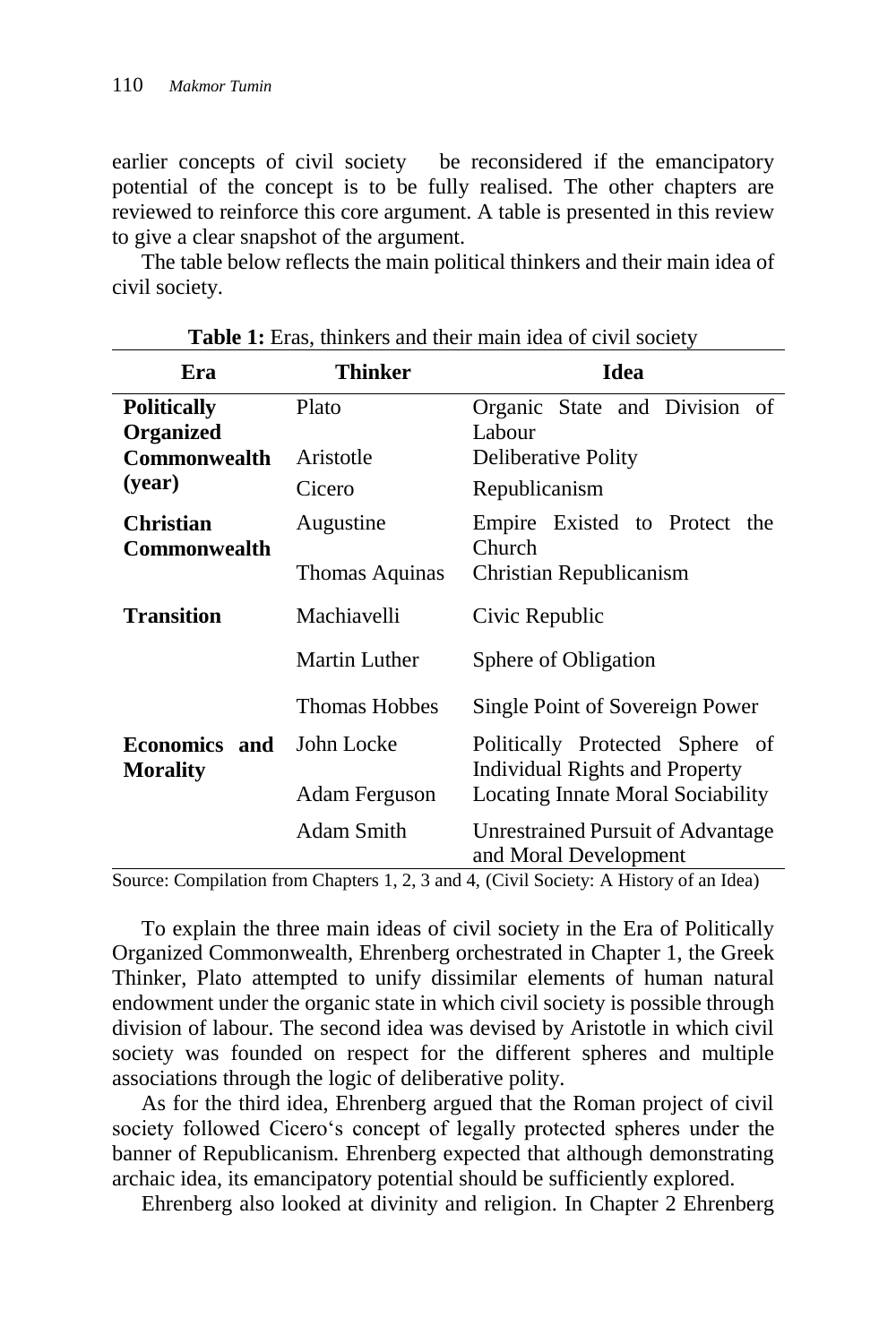highlights Augustine's stern critique of classicism and prideful striving for self-reliance in which Augustine argues that the reliance on God should be the way forward for civilisations. Augustine's argument essentially rejects the Greek and Roman's secular concept of civil society. Ehrenberg stresses that Augustine believed that in order to achieve civil society there is a need for the Christian empire to protect the church through his doctrine of just war.

In the same chapter, Ehrenberg highlights Aquinas' idea of civil society, where he adopted Aristotle's concept of deliberative polity and merged it with the logic of Republicanism that was within the bounds of Christian orthodoxy.

The fact that Ehrenberg discussed in detail the contribution of Christian thinkers suggests an attempt to revise contemporary usage of the concept of civil society as a means to bring together intellectuals from different traditions, such as Islam, Confucianism, Hinduism, and Buddhism. Given this, a civil society concept such as Farabian and Ghazalian should also merit our attention.

In Chapter 3, Ehrenberg traces three early traditions of civil society through the lenses of Niccolo Machiavelli, Martin Luther and Thomas Hobbes. Machiavelli's classics, "The Prince" and "The Discourses on Livy", explain how a society can be organised and Ehrenberg concurs with Machiavelli that conflict and stability can be coexist under civic republicanism. Martin Luther's idea of civil society explained in the same chapter is based on the discovery of the individual through the work of Reformation within Christianity.

As Luther drives the conscience inward, Ehrenberg discusses how civil society could be organised independent of Rome's central control under the concept of individual state, through the princes' power of the theory of divine rights.

The wars in Europe between the 16th and 17th century, particularly the civil war in England, led to Hobbes theorising civil society as a space for security under a single point of sovereign power, which is a concept of absolutism, in which many analysts later believed to be the prescription for countries in the Middle East.

It should be noted that in Chapters 1, 2 and 3, Ehrenberg discusses on the importance of the state as the sole institution for civilisation without any mention of market or property rights. This is consistent with most thinkers who see them as subordinate. In fact, there were no clear demarcation or separate categories between what was state and society in that era. Regardless of whether the source of state authority was through secular or religious notion, state and society were understood as inseparable under the concept of polity. However, as noted by Ehrenberg, beginning from the 17th century, the concept of market gradually developed. Although the thinkers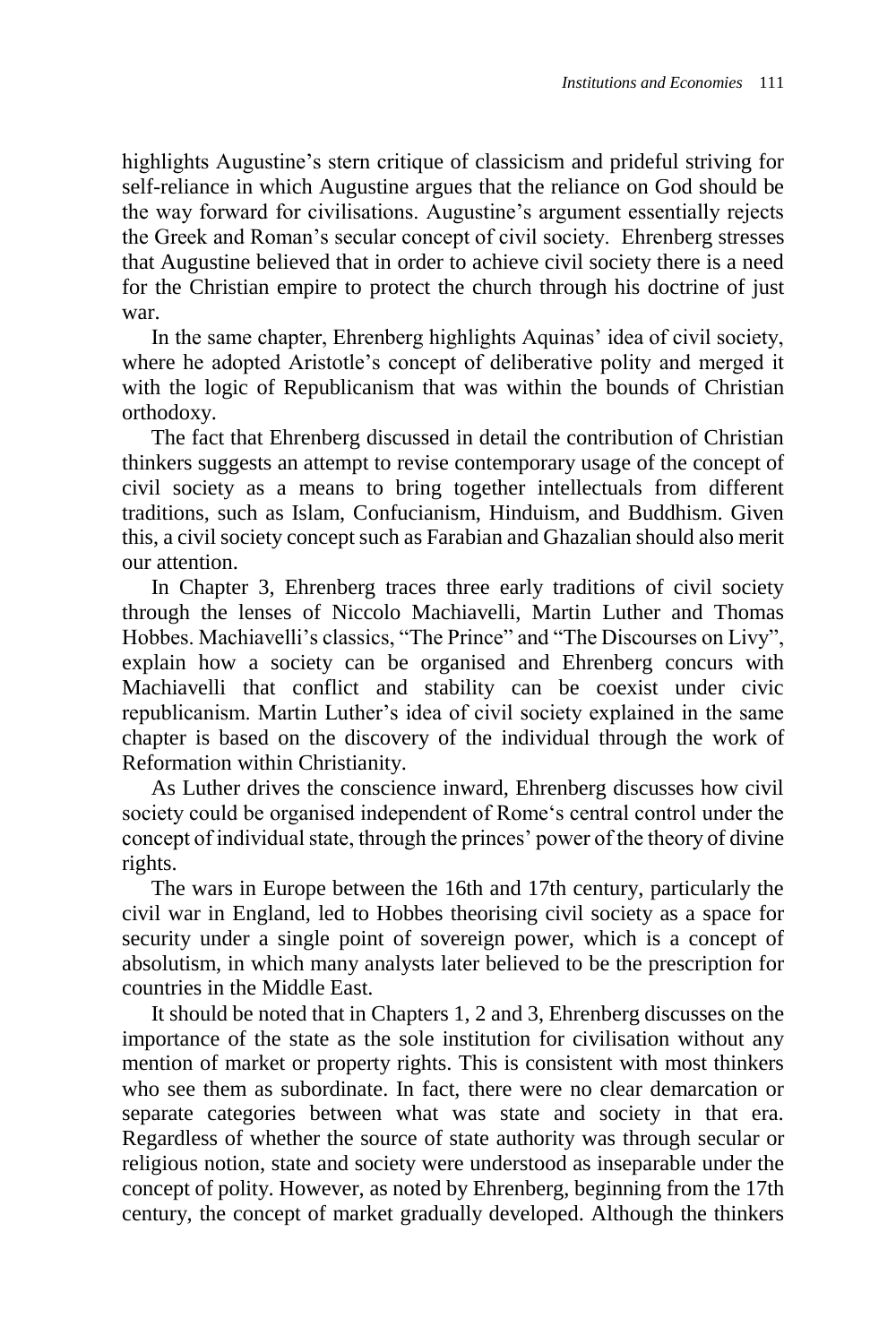in this period, such as John Locke, Adam Ferguson, or even Adam Smith, acknowledged the emancipatory potential of the market for human liberty, individual freedom and economic growth, none of their works suggest that they had departed from the usefulness of the concept of state in their project of civil society.

In Chapter 4, Ehrenberg highlights Locke's view that a civil society based on the right to property, production, and acquisition requires a law-governed state to preserve order and protect liberty. Regarding the problems that might have been created by the market, such as the inability of the lower class to compete, Adam Ferguson together with Adam Smith understood the need for civil society to embrace an innate ethical quality in its heart.

While it was true, argued Ehrenberg, that Smith articulated the first distinctively bourgeois sense that civil society is a market-organised sphere of production and competition driven by the private strivings of selfinterested proprietors, he still believed in the importance of the role of state in human development.

The table above represents a review of the first and second tradition of civil society, in which the former is centred on the idea of the role of the state, while the latter appreciates the emancipatory potential of the market for human civilisation discussed thus far. Ehrenberg's central idea of civil society which is a state focused under the first tradition (classical and medieval) is obvious, that is, civil society made civilisation possible because people lived in law-governed countries protected by the coercive power of the state. This is regardless if they are living under politically organised commonwealths, in which the source of authority is either rationality or under Christian commonwealth, in which the source of authority of the state is divinity.

Ehrenberg believes there is a need for the state in a contemporary society to play a bigger role in solving problems such as concentration of the wealth in a few hands; this is because he believes that civil society organisations are just unable to overcome the tyrannical nature of the market. By reappreciating classical and medieval ideas of civil society, in which the role of the state is very pertinent, he believes that some of the problems can be potentially solved. How then, is the second tradition of civil society which understood society as a civilisation made possible by production, individual interest, competition, and need, can be useful for current usage, since the emphasis on the emancipatory potential of the market is very obvious?

This, according to Ehrenberg, elicited different responses from different thinkers. The first group of thinkers stated that it offers unprecedented opportunities for freedom in a secular world of commerce, science, culture, and liberty. Whereas the other group believe that civil society's disorder, inequality, and conflict falsified its emancipatory potential and required a measure of public or state supervision.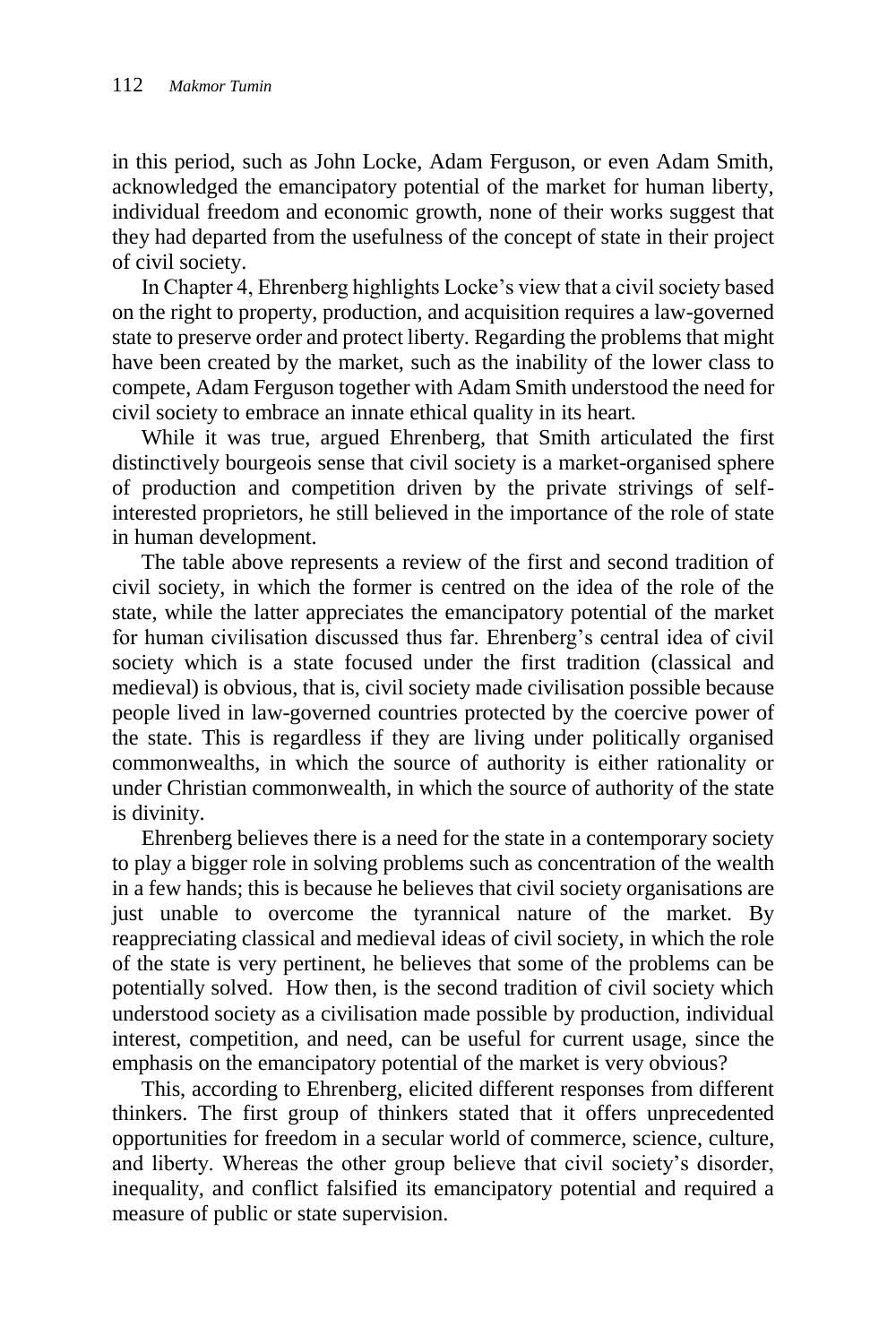The current ideas of civil society, as mentioned previously, is largely influenced by two main ideas of third tradition of civil society, Hegel-Marxism of intermediate organisation based on liberty and the Tocquevillian idea of limiting the power of central institutions (Antistatism), which Ehrenberg discusses in Chapters 5 and 6.

The current theorisation of the three ethical moments: family, civil society, and state was the intellectual product of Hegel. He believed that through competition and rivalry among civil societies, the state can play a neutral role to coordinate the emancipatory potential of civil society. Contrary to Hegel, Marx postulates that the civil society was the problem that had to be overcome; hence the reason he rejected the Hegel project. Ehrenberg explained that Marx's conclusion that the state could not be conceptualised apart from economic processes drove him to a theory of social revolution, which places the proletariat at the centre of socialist politics and looked at a transformed state to take the lead in democratising civil society.

Observing two polar opposites of society, the French politics of a powerful state and centralising monarchs, and on the other, is Tocqueville's experience of American democratic politics and voluntary associations. Ehrenberg, in Chapter 6, illustrates how Tocqueville developed the concept of Antistatism through his understanding of American localism and informal norms of voluntary association, and how this concept could limit the thrust of the democratic state in conditions of economic equality and political freedom.

We see two strands of thoughts on democratic theory of civil society. First, the liberalists, who examined potentials of civil society in democratising the state. Then we have the Marxists, who began the search for the state to democratise civil society. These are some of the observations made by Ehrenberg towards the end of his book. In his attempt to explain how the concept of Antistatism and intermediate organisations had been operationalized, Ehrenberg uses the case study in Chapter 7 on civil society movements, exploring Adam Michnik's work that led to the collapse of European Communism, while in the case of US, an explanation on many attempts by scholars, especially Hannah Arendt, to democratise the commodified sphere of capitalistic society.

Undoubtedly, analyses in both case studies of on communism and capitalism were informative and interesting, but perhaps it is essential to provide similar analyses in the case of Latin America under one specific chapter, knowing that the phenomenon of democratisation and civil society movements happened more or less in the same time span.

Ehrenberg's own review of series on global current events alerted him of the fact that the concepts of civil society is a badly under-theorised because it cannot take into account the most important development of contemporary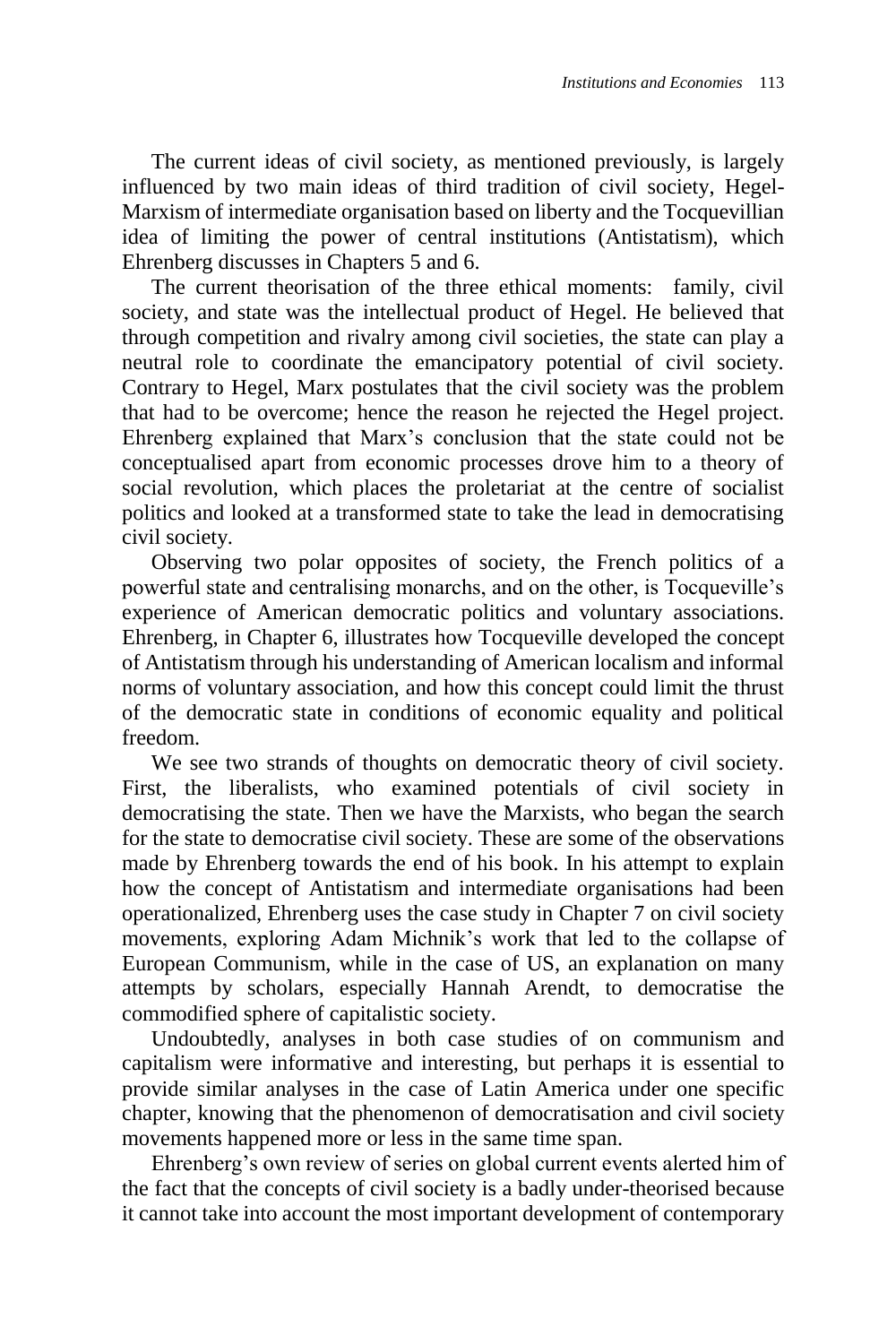life, especially the heightened level of economic inequality, the unstoppable nuclear proliferation, global warming and social disengagement, as mentioned in the outset. It appears for him that in order to make civil society play a role in contemporary democratic theory, it needs to be reconceptualised by reviving the classical and modern era of civil society. Through such project, he believes that the concept of civil society can be made appropriate to the concrete conditions of the real world.

Thus, he urges readers to appreciate the emancipatory potentials of civil society, from the early period of Plato's idea on organic state and division of labour to the latest modernity era of Adam Smith's unrestrained pursuit of advantage and moral development (as shown in the Table). Therefore, different traditions of civil society, be it from the Islamic traditions such as Farabian and Ghazalian, or other Eastern traditions such as Hinduism, Buddhism or Confucianism should be acknowledged together with the ones developed during the classical and modern era. The strength of the book lies on the detailed explanations on how the idea of civil society evolved and how politics, history and theory influenced the dynamics of the term. Therefore, by reading this book, readers are not only informed as to how in the span of two and a half millennia, the concept has evolved, but also how the history of politics and its theories concomitantly developed, and how the crossfertilisation of knowledge between and among traditions in those periods happened, which marked different trajectories on the history of civil society.

The Speakers' Corner in Hong Lim Park, Singapore has not been the same since 2013. It is marked now as a gathering place for civil society movements. The protest at the site, on 16th February 2013, was Singapore's largest since its independence in 1965.

The protest was in response to the government's Population White Paper (PWP). Based on economic data and analysis, the PWP proposes that Singapore's population to be between 6.5-6.9 million by 2030. The paper also highlights changes in careers and lifestyles that Singaporeans must come to terms with given the demographic changes.

Singaporeans main grievances with the PWP was the government's justification to bring in foreign workers to sustain its competitive economy. The PWP explains that around 30,000 new permanent residents as well as 25,000 naturalised citizens are needed every year to support the country's falling birth rates. The findings upset Singaporeans especially at a time when they were having a tough time holding on to their jobs amid a growing number of foreign workers in the island city state.

Singaporean scholars view the public protest at Hong Lim as "the new normal", one that was very much in keeping with the winds of change sweeping Singapore's politics since the country's general election in 2011. Scholars spoke of a new normal, one where civil society, which for so long has been kept relatively latent, would be the third pillar that provides for a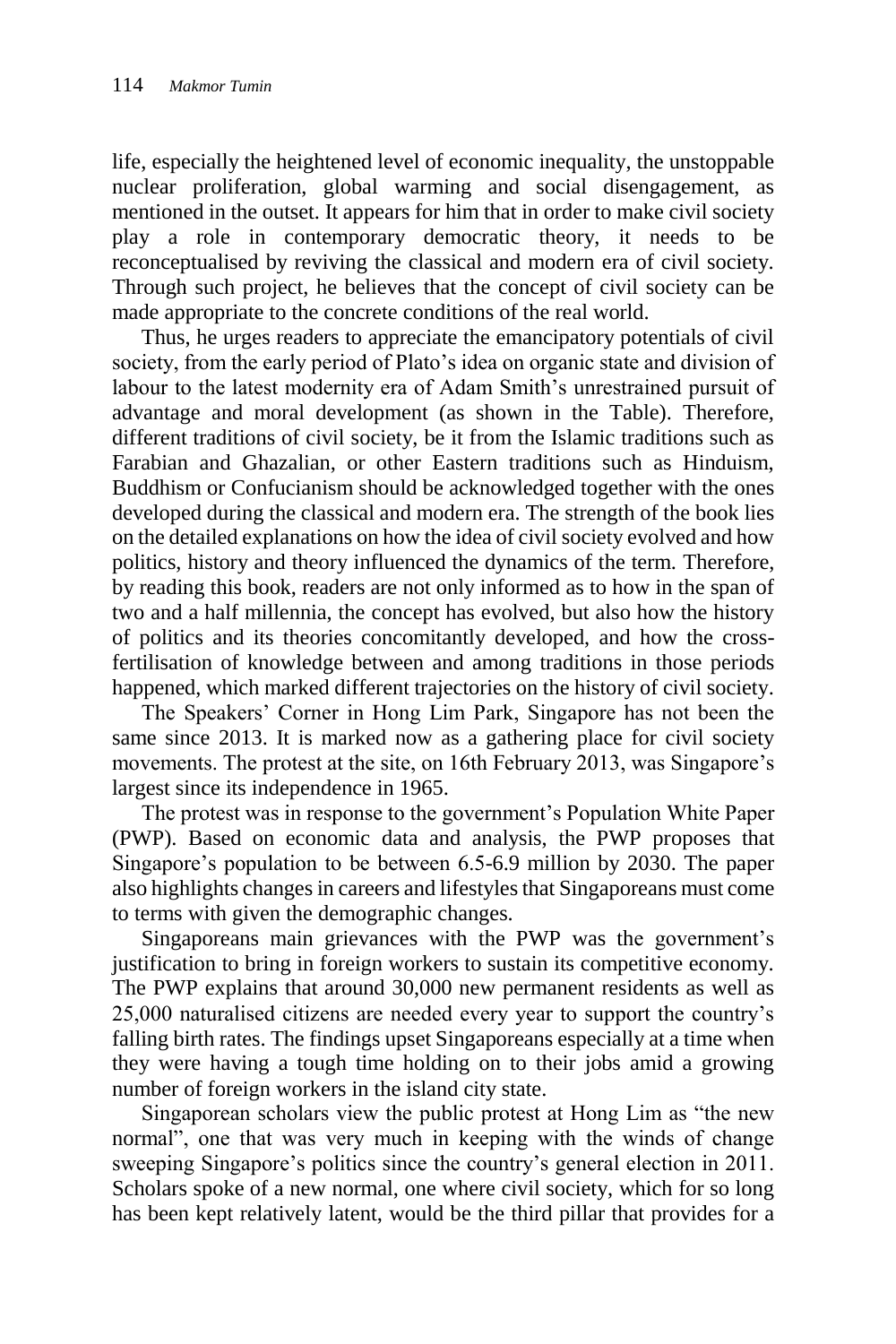new deliberative democracy. They see the Hong Lim's protest as a new turning point in Singapore politics as for decades, the term civil society had been a taboo. In Singapore, civic society is widely preferred than the term civil society as the former connotes a more agreeable or less combative relationship between voluntary associations and the state, one where the latter expects voluntary associations to play a supporting or junior role in articulating or influencing public policy.

The above issues are extensively discussed in Civil Society and the state in Singapore, co-edited by Carol Soon and Gillian Koh. Published in 2017, the book has 18 contributors and contains 12 chapters, based on three themes: "Philosophies and Approaches", "Change Agents", and "The Future of Civil Society". The book provides fresh insights and updates of the Singaporean civil society and its response to a changing Singaporean polity that has, according to many scholars and observers, been subjected to authoritarian rule.

Contributors discuss civil society along three well-acknowledged perspectives: liberalism, communitarianism and Hegelian perspective. The chapters also see the authors, emphasizing to varying degrees, the two main approaches of civil society: social capital and conflict.

The first three chapters of the book discuss major approaches and philosophies behind civil society. Kwok Kian-Woon, for instance, offers an alternative view of the nature of civil society in Singapore. He attempts to do so by applying the social capital approach, one that emphasises on trust, solidarity and nation-building and the need to enrich existing networks. In his attempt to "throw some light on the workings of civil society in Singapore", Kwok discusses six concepts: nation and civil society, idealism and ideology, civility and conflict, liberal individualism and communitarianism, moral pluralism and public reasoning, and moral reasoning and social inclusion. After discussing these concepts in detail, Kwok offers a new perspective of civil society in Singapore, calling it conflictual consensus that attempts to merge the concept of social capital and conflict.

Faizah Jamal's 'Engagement in Environmental Activism' extends Kwok's discussion on civil society's perspective by attempting to address the confrontational – collaboration continuum of social capital. Sharing her own experience in environment management, Faizah argues that the key to negotiate the confrontational –collaboration issues and to engage the state requires three conditions – relationship, evidence and "languaging". She draws such an engagement code from the interaction she had with the state when dealing with four environmental issues concerning Lower Pierce Reservoir, Chek Jawa, Bukit Brown and the "Green Conversation". Faizah's approach to engaging the state is similar to the one proposed by Alvin Tan in the next chapter. In describing the new approach to engagement, Alvin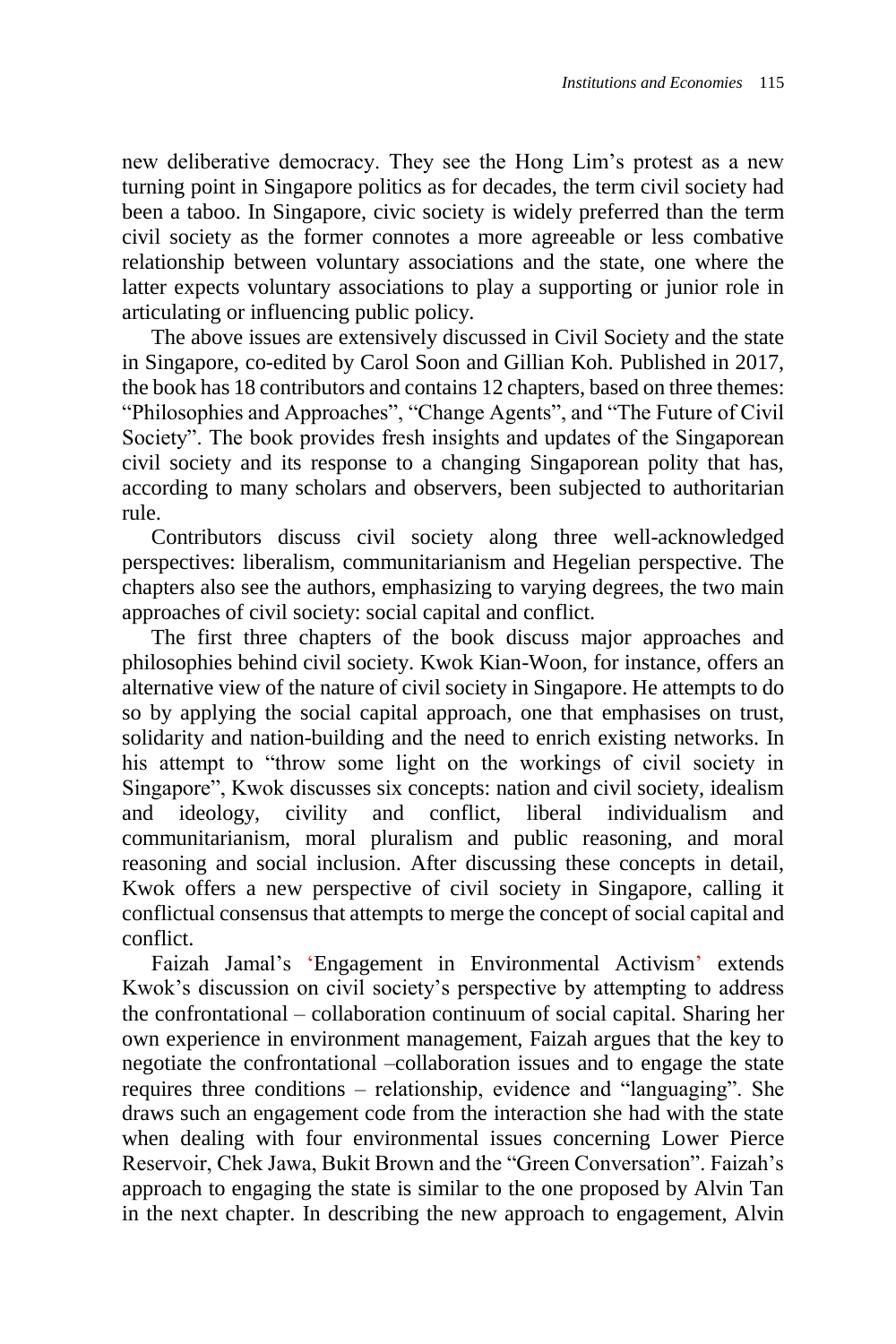highlights the importance of collaboration. He proposes the need for civil society to collaborate in five ways to deal with new diversities and that include collaboration with the audience through the techniques of participatory theatre, gradual movement towards collaboration with the state, collaboration within civil society, collaboration with agencies and corporations and collaboration across cultures. Alvin's proposals provide a fresh way of dealing with the changing dynamics of Singaporean society where there is now the need for state and civil society to recalibrate traditional approaches of managing issues given Singapore's increasing diversity. The discussions in this section confirmed the Tocquevillean" nature of Singapore civil societies which emphasises networking and reciprocity.

The second section of the book (Change Agents) describes how civil society work in Singapore from multiple perspectives - liberalism, communitarian, Hegelian, or a combination of them) work in Singapore. Centring his discussion on liberalism, Walter Woon describes how new developments such as immigration, technology and education will influence the dynamics of Singapore's civil society. He emphasizes that the changing demographic as a result of Singapore's liberal naturalisation policy has brought new challenges that require new civil society arrangement.

Using the metaphor of the *banyan tree* or *tembusu* tree to describe the authoritarian nature of the state in mind, Carol Soon combines both communitarian and liberal tradition to explain how social media has helped activists in Singapore bypass traditional regulations that govern civil society movements. Though technology has helped redefine collective action and civil society, Carol explains that technology should not alter the way conflict is resolved. Regardless of advances in technology, conflict resolution remains the same, which according to her, is still based on public discourse and rational dialogue with or without technology. Chapter 6 focusses on the role of different types of civil society in integrating immigrants. This is of special relevance to the island state given the rapid growth of its population due to migration. The state faces challenges in integrating the migrant population in the larger society, an issue that triggered the protest at Hong Lim Park in 2013. The role of civil society organisations (CSOs) in integrating the migrant population remains a challenge not only because of the varied profile of migrant workers but also because of local involvement "in the activities of service-oriented and advocacy-oriented organisations related to migrants" remains low.

Given this scenario, what will the future civil society of Singapore look like? The third and final section of the book describes how its contributors see the future of civil society in Singapore.

Adopting the communitarian perspective, in particular that of Michael Sandels, Ang Bee Lian describes Singapore's "Many Helping Hands" as the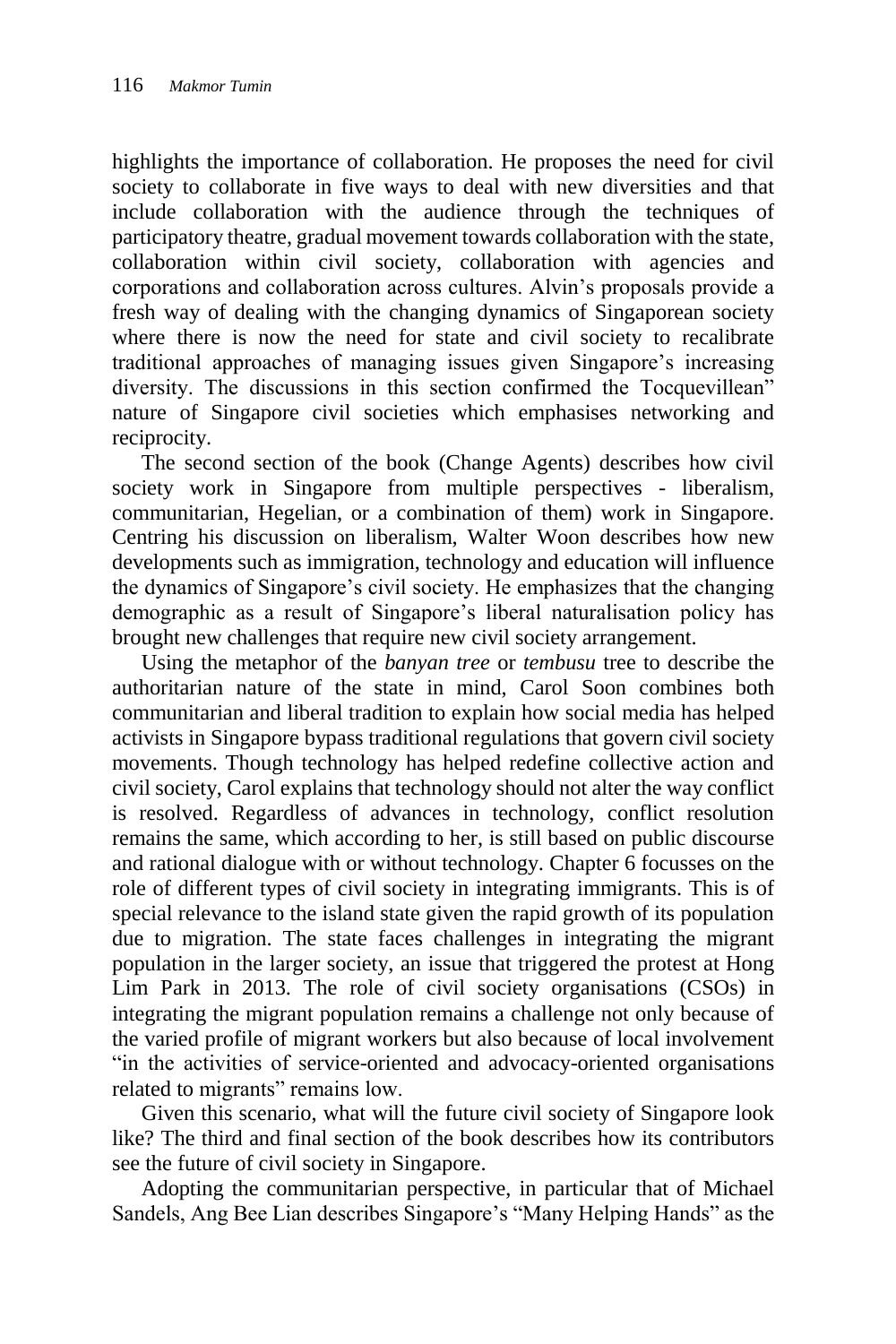need to cultivate close relationship between the state, the voluntary welfare organisations (VWO) and citizens to deliver services more effectively. This chapter adopted the social capital perspective, as well as the communitarian model of service provision and nation-building. In the following chapter, Corinna Lim and Michelle Ng combine both social capital and conflict approaches to champion social issues such as domestic violence arguing that a lot of sustainable and innovative ways can be adopted to enhance future civil society. Sharon Siddique's discussion on ethnic based civil society in Singapore describes Singapore's continuing challenge to establish ethnicbased civil society and the need to preserve Singapore's multicultural paradigm. She argues for the continuation of multiracial self-help groups which prevents the domination of one ethnic group over the other. Using the Hegelian approach, Siddique demonstrates the need for the state to take a neutral stance to allow for the continuation of ethnic-based civil societies. The challenge now is for the state to move beyond the ethnic based civil societies that have so characterised Singapore's multiculturalism to now include the new migrants. Siddique concludes the ethnic-based civil society model "can no longer contain the complexities of Singapore's desire to become a global city." The ensuing chapters depict the challenge for civil society to cater to the increasing complexity of the Singaporean society. Kenneth Paul Tan employed the Habermasian perspective in describing the need for government to learn quickly and respond to alternative voices. He adopted the public deliberation approach, popularised by Jurgen Habermas, to explain the importance of education and required skills to deliver such deliberation for a better Singapore. Healthy democracy, he says, would mean the need to have more social capital and this requires participation from the people, as well as ensuring that civil education and encouraging deliberative democracy. To make sure that volunteerism in youth movements in Singapore is truly self-directed and therefore sustainable, Tong Yee and Tay Ek Kiat in Chapter 11 discuss on the aspect of self-discovery and self-worth in improving effective service for youth activism in Singapore. The authors stress on the importance of social capital, stressing its communitarian and liberal approaches. In the final chapter, Kelvin YL Tan proposes the pruning of the *banyan* or *tembusu* tree, proposing the need for a new kind of legislative framework for a more active civil society in Singapore. He is not, however, overly sanguine on the state's ability to entertain such changes. Rather, he hopes that the state will be able to react quickly in dealing with unstoppable alternative voices in society.

To sum up, the book provides a good depiction of the issues surrounding civil society in Singapore. It is a bold move, a first in trying to bring the different issues of civil society in Singapore out in the open especially at a time when Singapore is facing increasing diversity. Though there have been attempts, especially by Kenneth Tan, to move away from a social capital